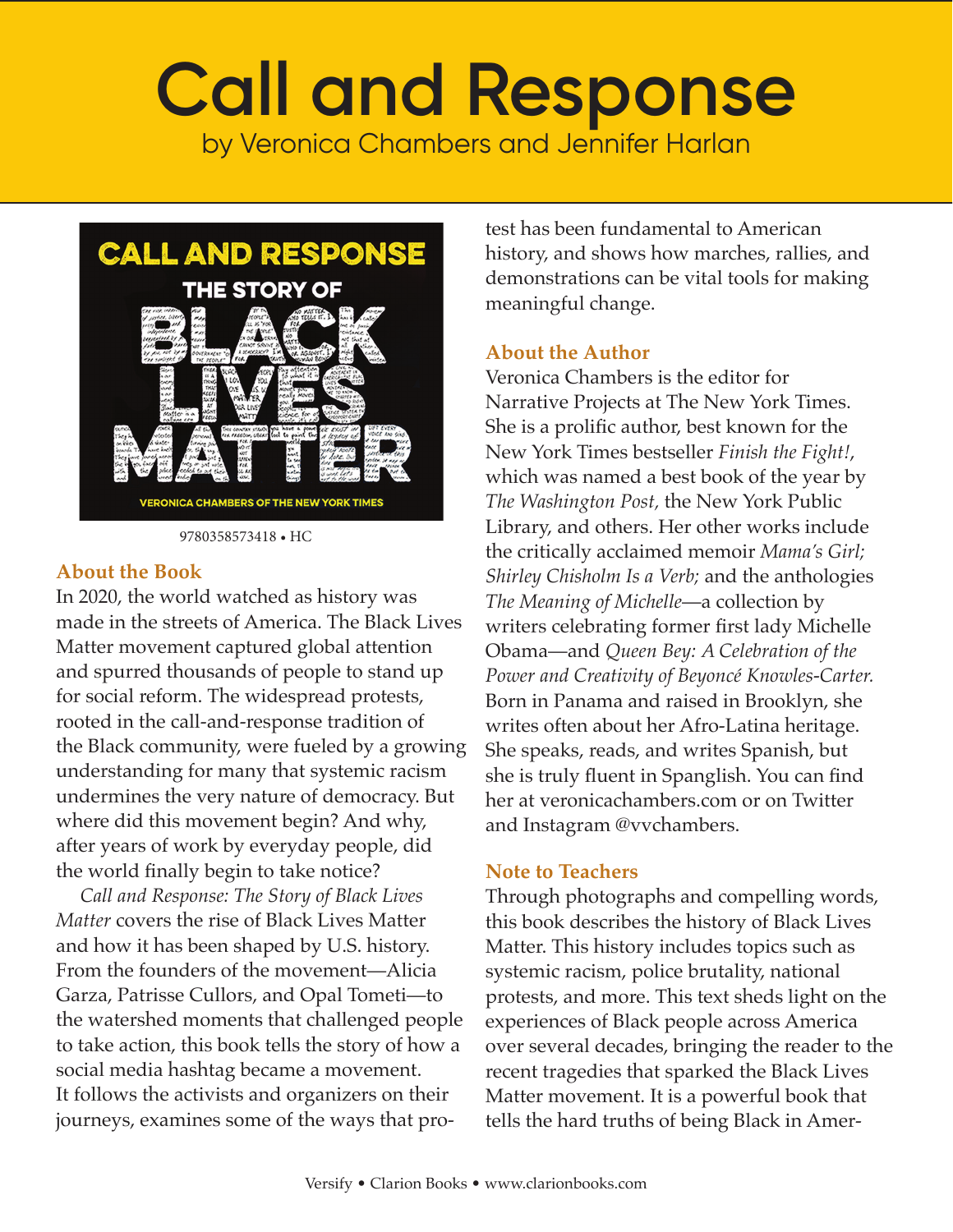ica. Before reading this book with students, teachers should spend time considering their understanding of this text and how this understanding is shaped by their own experiences and identities. It will be important for teachers to begin with confronting their own biases and ideas around race before embarking on this text with students. How does this reflection prepare you to teach this work? Considering the identities and experiences of your students, what supports need to be in place before you begin reading this text in the classroom? How will you ensure that classroom conversations do not cause harm to students? How can you create community agreements that will support student engagement? Below you will find a few resources that may help you as you think about creating a classroom environment for having these important conversations.

- *• Not Light, But Fire: How to Lead Meaningful Race Conversations in the Classroom* by Matthew R. Kay
- Smithsonian: National Museum of African American History & Culture. nmaahc. si.edu/learn/talking-about-race
- *• Courageous Conversations About Race: A Field Guide for Achieving Equity in Schools* by Glenn E. Singleton

## **Introduction & In Pictures**

#### **Discussion Questions**

1. On page 3, the authors mention the signs from the protests in Berlin, citing signs that read, "Justice can't wait." What does this mean to you as it relates to this country? Has justice been waiting? What do you think it is waiting for? Why do you think

it is taking so long for justice to become a reality for everyone?

2. On page 3, the authors mention the signs from the protests in Canada, including a sign with a quote from Dr. Martin Luther King Jr.: "Injustice anywhere is a threat to justice everywhere." What does this quote mean to you? Do you think this statement is true today? Why or why not? What are threats to justice in America?

#### **Writing Activities**

- 1. On page 4 the authors discuss Alicia Garza's 2020 interview with *Vanity Fair* and share the quote "We all want to live lives where we feel safe, where we are able to live with dignity, and where we're connected." In your journal, write about ways we could work toward safety for everyone. Who do you think is most safe in your city, state, and/or country right now? Why? Who do you think is least safe in your city, state, and/or country right now? Why? What could be done to create safety for those who do not currently have it? Be prepared to share your reflections.
- 2. In your journal, respond to this quote, "The power of the people is greater than the people in power. And when the people stand together, they can change the world" (p. 4). What examples have you seen of this throughout history or now? When has the power of people been greater than the people in power? Continue to revisit this question as you read this entire text. Continue to add examples with evidence from the text throughout the book.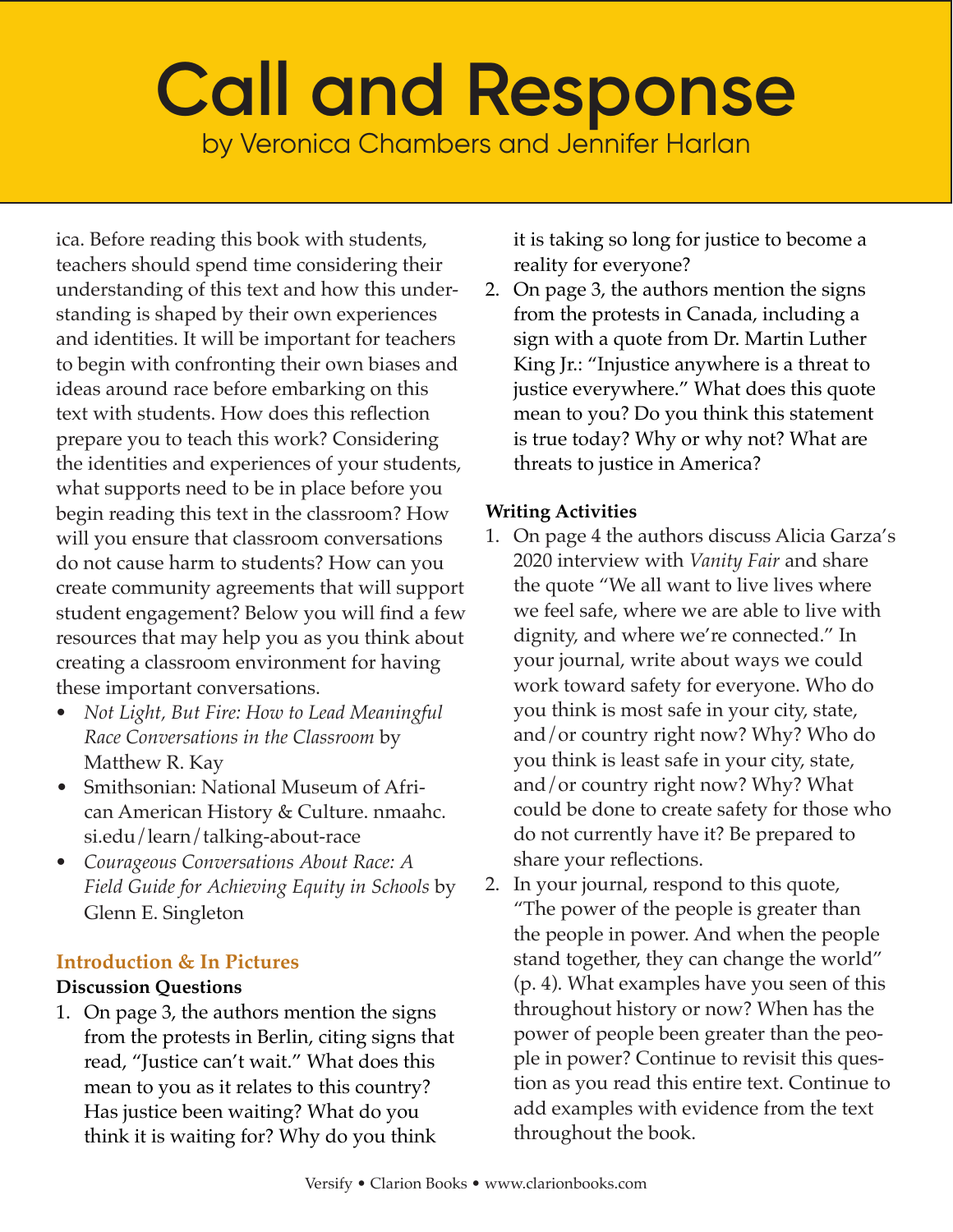**Photo Analysis** 

Choose any of the photographs from the In Pictures section (pages 6–15) and complete a photo analysis using the questions below. Be prepared to share your reflections and your analysis.

- 1. What do you notice? What are some important details from this photograph?
- 2. What is the photographer's message?
- 3. How does the photographer convey this message to the viewer?
- 4. What questions do you have based on the photograph? How can you find the answers to these questions?
- 5. What do these photographs tell you about the movement?

# **Chapters 1–5**

#### **Discussion Questions**

- 1. In Opal Tometi's interview with *The Guardian*, she said in part, "This movement is about all of us and recognizing that Black people aren't a monolith" (p. 22). What does this quote mean to you? Why is this quote important to understanding the Black Lives Matter movement? Be prepared to share your responses with your peers.
- 2. In chapters 2 and 3, the authors share how social media was used to spread the message of the Black Lives Matter movement. What was the role of social media at the beginning of the movement? What are ways social media can be used to enact change? How does it allow us to share our narratives? What else does social media allow us to do?
- 3. Garza stated on Facebook "#BlackLivesMatter is a collective affirmation and embracing of the resistance and resilience of Black people … It is a rallying cry. It is a prayer… #BlackLivesMatter asserts the truth of Black life that collective action builds collective power for collective transformation." (p. 28). What stands out to you from this quote? What do you learn about the movement from it? What does this quote mean to you? Discuss your responses with a partner, and be prepared to share with the class.
- 4. In DeRay Mckesson's quote from *The New York Times Magazine,* he said, "Nothing I saw looked like America to me" (p. 35). What does America look like to you? How is this similar and different from how Mckesson saw it at that time? Share your thoughts about what America looks like to you with a partner. How are your perspectives similar or different? Why do you think they are similar or different?
- 5. In chapter 3, we as readers learn about how some people in the Black Lives Matter movement rejected some of the older leaders (p. 42). Create a chart that compares/ contrasts the Reverend Jesse Jackson and the Reverend Al Sharpton's approaches to activism with the activists from the Black Lives Matter movement. Use specific evidence from the text to support your responses.
- 6. In chapter 4, we as readers learn about the different roles of police officers. What do you think the role of police officers should be in your community and why?
- 7. In chapter 4, we learn about "inside" and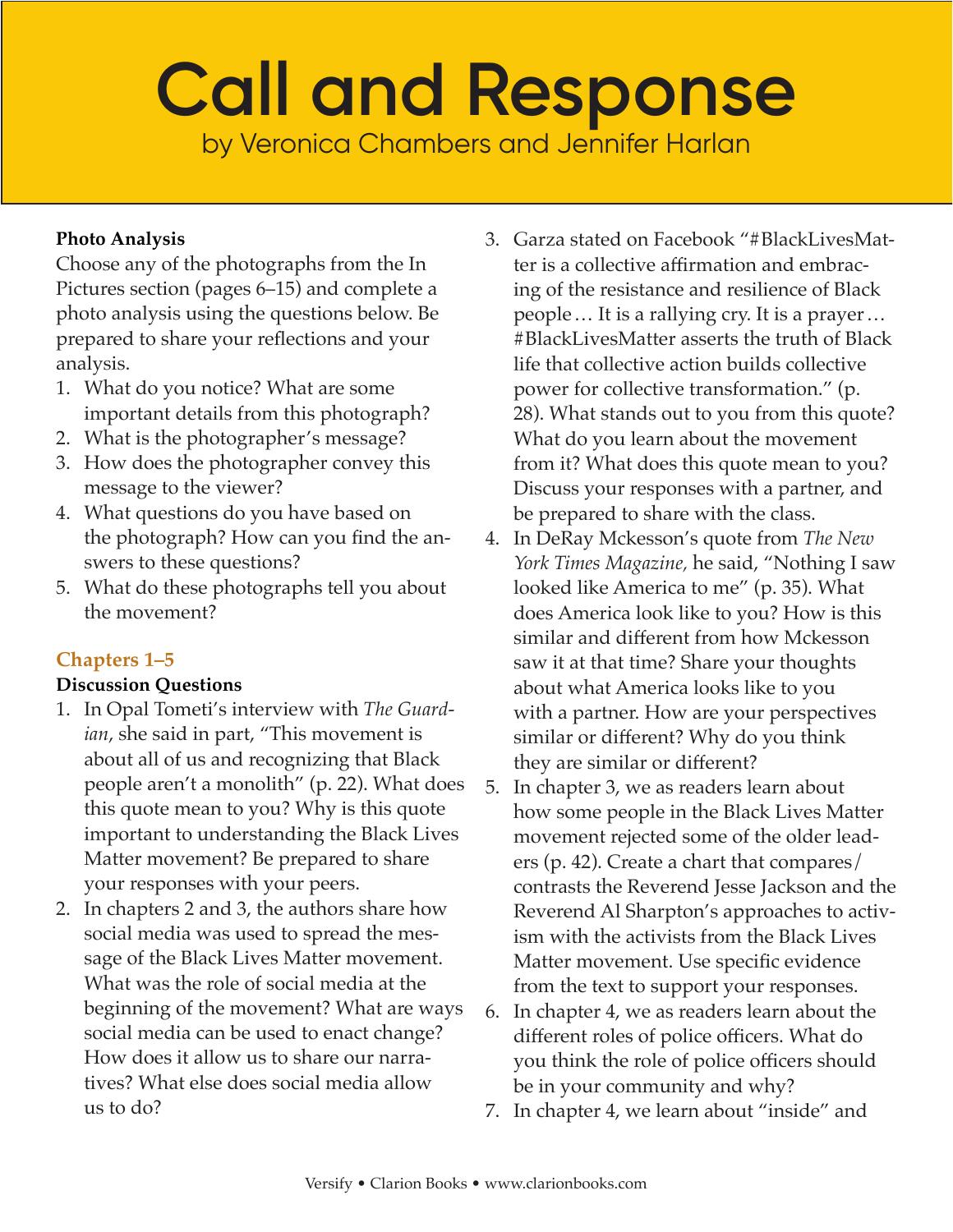"outside" people in the movement. How was President Barack Obama an inside man and an outside man? Why is it important to have inside and outside people in the movement? Use evidence from the text to support your responses.

- 8. In Tometi's interview with *The Guardian*, she said in part, "Leaders are everywhere" (p. 53). Who are some important leaders in your community? Why are they important within your community? How are they similar to/different from the leaders you have read about in this book?
- 9. Systemic racism is connected to power structures. Who has power in America? Who does not? Why are these power structures in place? Who benefits from them? What power do you have?
- 10. Chapter 5 discusses the persistence of systemic racism. With a partner, create a chart that shows how systemic racism persists in schools, sports, health care, and prison systems. Use examples from the text to help you complete this chart. What other examples can you think of that are not mentioned in the text?

## **Activities**

1. On page 52, President Obama is cited for discussing activists who are "making history as we speak." We are making history now. What are some historical events that have happened in your lifetime that you would like to explore? Create a list that you might be interested in learning more about and choose an event to research. You will research this event and create a presentation of your choice to share with the class.

- 2. Pages 55–59 provide a timeline of important events from the civil rights and Black Power movements (1954–1968). Choose one of these events to research further. Which event would you like to learn more about and share with others? Who was involved in the event? What was the purpose? Was the goal of the event achieved? What impact did it have on the movement? Create a digital presentation to share with your classmates. \*Note to teacher: You can combine these presentations in a digital format and allow the students to take a virtual tour of the presentations.
- 3. Pages 60–65 provide a timeline of important events of the Black Lives Matter movement (2012–2020). Using a U.S. map, map the events from the timeline if a location is provided. Did multiple events happen in the same location? Were some events connected to other events? What do you notice? What questions do you have? Choose at least one event to research further. Be sure to note the key people involved. What was the result? How did this event impact the Black Lives Matter movement? Prepare to share your findings with others.
- 4. In chapter 5, we learn about voting rights. Research the history of voting rights for Black people in the early 1900s and research the issues concerning voting rights in America in recent years. How are these issues similar? What obstacles did Black people face when voting then? What obstacles do Black people face when voting now?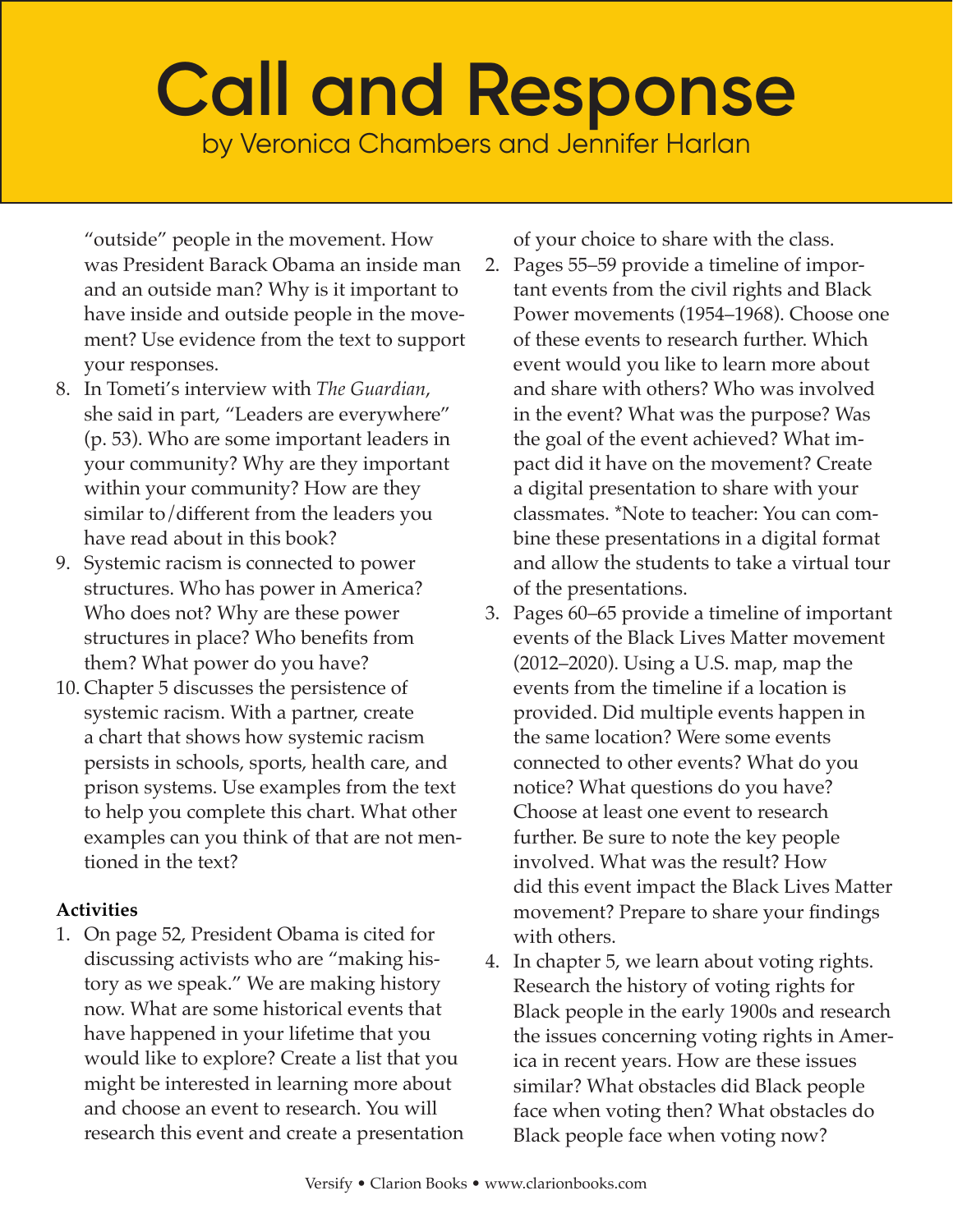# **Call and Response**

by Veronica Chambers and Jennifer Harlan

## **Chapters 6–10**

### **Discussion Questions**

- 1. Pages 116–119 show the different roles people have at a protest. Why is it important to organize these roles? Why are these roles important? What other roles could be created to support people at protests?
- 2. Page 127 discusses the idea of shifting money from police departments to focus more on other systems, such as education, housing, mental health, etc. Considering all you have learned from this text about inequities within these systems, if you were in control of a state budget, how would you reimagine these systems to improve circumstances for Black and Brown people? How could these systems be improved? What would it take to have equity across these systems? You can choose one area to reimagine or address several of them. Be prepared to share your ideas with others.
- 3. Chapter 10 ends with a call to pay attention to the things happening in your own community and encourages readers to start asking questions. What questions do you have about your community? What could be done to improve your community? What role could you play in community improvement?
- 4. How has the Black Lives Matter movement drawn attention to and impacted important social issues? Use evidence from the text to support your answer.
- 5. Earlier in the book the authors cite Martin Luther King and his discussion of freedom. As you reach the end of the text, what are

your thoughts about freedom? Who has it? Who does not? Why? What will it take for everyone to truly be free?

6. How has your understanding of the Black Lives Matter movement changed since you began reading this book?

#### **Writing/Creative Activites**

1. In chapter 7 we see the role of music in activism. With the help of your teacher, choose a song from the throwback protest playlist on page 96 or the Black Lives Matter playlist on page 97 to explore and analyze. Read the song lyrics at least two times. Annotate the lyrics, noting specific text you find interesting, questions you have, connections, etc. Note figurative language the writer uses and consider how the authors share their message in the song. What is the message of this song? Is there a call to action? If so, what is it? How do the songwriters reveal their message? How does the figurative language impact the message? How is injustice represented in the song? How does the song represent the movement? Be sure to use evidence from the lyrics to support your answers. Write your responses in your journal. When you are finished, share your song and responses with a classmate who chose a different song. How are your songs similar? How are they different? \*Note to teacher: Before helping students choose songs, you may want to review the lyrics and narrow the song options based on the needs of your students. Students could also be given the opportunity to